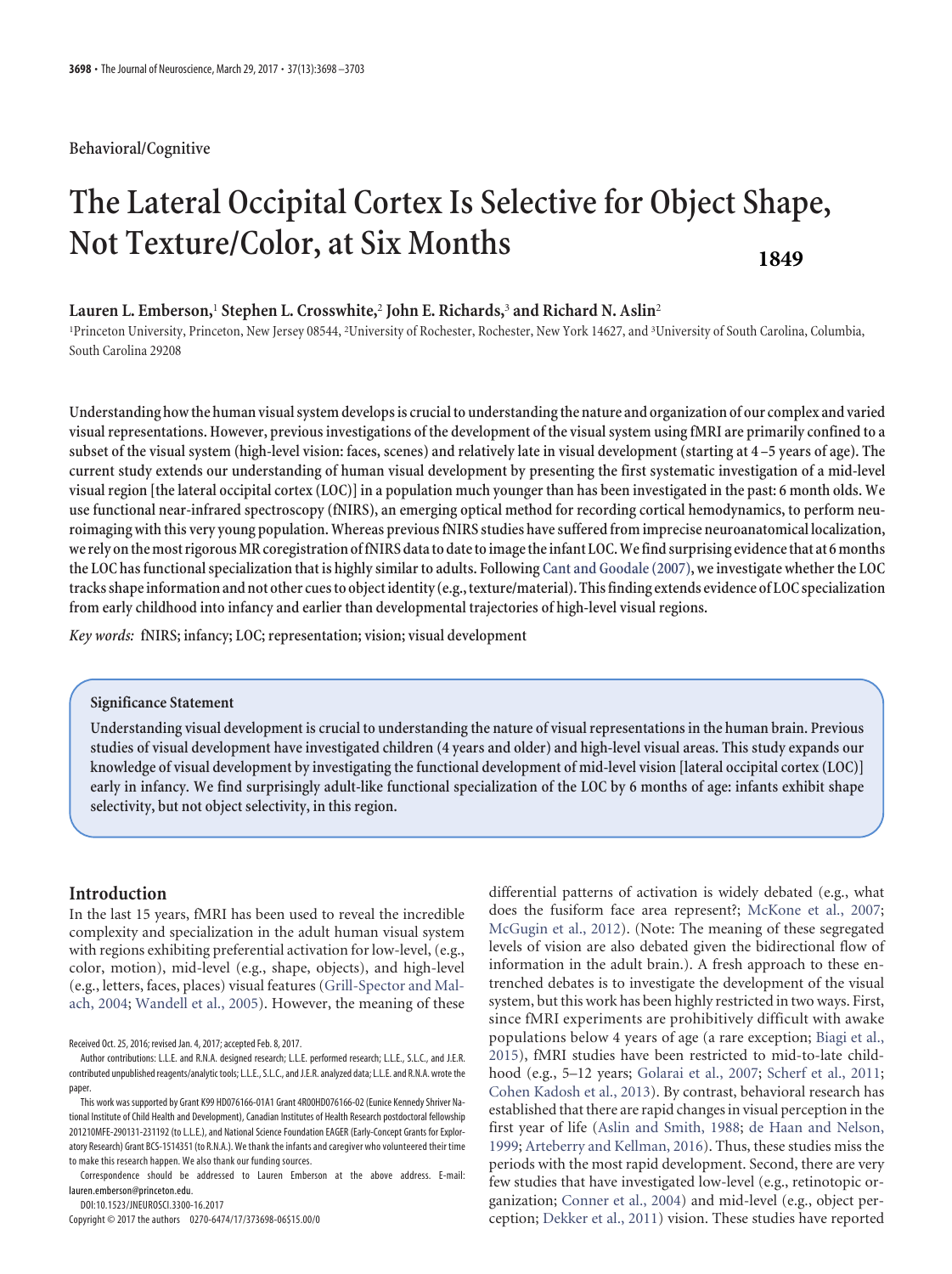

<span id="page-1-0"></span>Figure 1. Top, Example of stimuli and schematic of the experiment. Stimuli were varied based on either shape or texture (visual feature) and were presented in either blocks of variable stimuli (all 8 stimuli presented in random order) or repeated stimuli (a single stimulus presented 8 times). Bottom right, Bilateral LOC ROI with averaged localization for all subjects (for a single average MR template for the Shape condition). Blue indicates the location of the macro-anatomical region of the LOC in infants. Red/green present the average spatial localization of recordings. Bottom left, fNIRS response to Variable and Repeated blocks for the bilateral LOC ROI (defined as channels <3cm from the center of the LOC based on a meta-analysis of adult data) depending on visual feature (shape vs texture).\* indicates statistically significant difference,  $p < 0.05$ .

subtle developmental differences, but this is likely because they have only investigated older children and have missed the crucial, early developmental stages of these abilities.

We present the first systematic investigation of a mid-level visual region [the lateral occipital cortex (LOC)] in a population much younger than has been investigated in the past: 6 month olds. We use an emerging neuroimaging modality called functional near-infrared spectroscopy (fNIRS), which uses optical methods to record the same physiological signals as fMRI but in a way that allows infants to be able to move, interact with caregivers, and, importantly, attend to visual stimuli [\(Gervain et al.,](#page-5-14) [2011;](#page-5-14) [Aslin et al., 2015\)](#page-5-15).

Previous research has suggested that the LOC is functionally similar to adults by 5–8 years of age [\(Golarai et al., 2007;](#page-5-6) [Scherf et](#page-5-16) [al., 2007;](#page-5-16) [Dekker et al., 2011\)](#page-5-13). To functionally localize the LOC, these studies used the classic comparison of activation to various objects compared with their scrambled counterparts [\(Grill-](#page-5-17)[Spector et al., 1999\)](#page-5-17). However, it is well known that object identity can be identified through many different cues (e.g., shape, color, and texture; [Nicholson and Humphrey, 2003\)](#page-5-18), and this localizer includes many of these cues to object identity. Subsequent neuroimaging work has suggested that the LOC is particularly sensitive to object shape: [Cant and Goodale \(2007\)](#page-5-0) presented adults with various objects distinguished by either shape or texture/material and found that the adult LOC is modulated by changes in shape but not texture. Here, we investigate whether the infant LOC is also tracking object identity and, furthermore, whether it is using shape as the major cue to object identity.

Crucially, we conducted the most rigorous anatomical localization for fNIRS data to date. Based on a meta-analysis that revealed a highly consistent anatomical location of the LOC in adults, we used MR coregistration to determine the anatomical location of each fNIRS channel, based on age- and head-sizematched templates, thereby selecting only those channels sampling the same anatomical location in the infant brain. Visual feature selectivity was investigated using repetition suppression (RS; [Grill-Spector et al., 1999;](#page-5-17) [Vuilleumier et al., 2002;](#page-5-19) [Eger et al.,](#page-5-20) [2008\)](#page-5-20).

# **Materials and Methods**

#### *Participants*

Six-month-old infants were recruited for two experimental conditions that varied one of two visual features: shape or texture. In the Shape group, 19 infants were included in the final sample  $(M = 5.78$  months; SD, 0.77; range, 4.9 –7.0; six males; 1 Hispanic, 18 non-Hispanic; 18 white and 1 "other" ethnicity). An additional five infants were excluded because of to poor signal quality (three infants) and failure to watch to the minimum criteria (two infants). In the Texture group, 22 infants were included in the final sample  $[M = 5.90 \text{ months}; SD, 0.72; \text{range},$ 5.1–7.4; 10 males; all non-Hispanic: 21 white and 1 biracial (white and Asian)]. An additional four infants were excluded from the final sample by failing to watch to the minimum criterion (three infants) and experimenter error (one infant).

#### *Stimuli and experimental design*

Two sets of visual stimuli were designed to disentangle LOC sensitivity to two different cues to object identity (shape and texture). One set varied in shape as well as color while holding texture constant, whereas the other set varied in texture and color while holding shape constant. Thus, for both sets, color was a relevant feature, but only shape or texture was a relevant feature in their respective conditions [\(Fig. 1\)](#page-1-0). These sets of stimuli were presented in a between-subject design (to avoid interference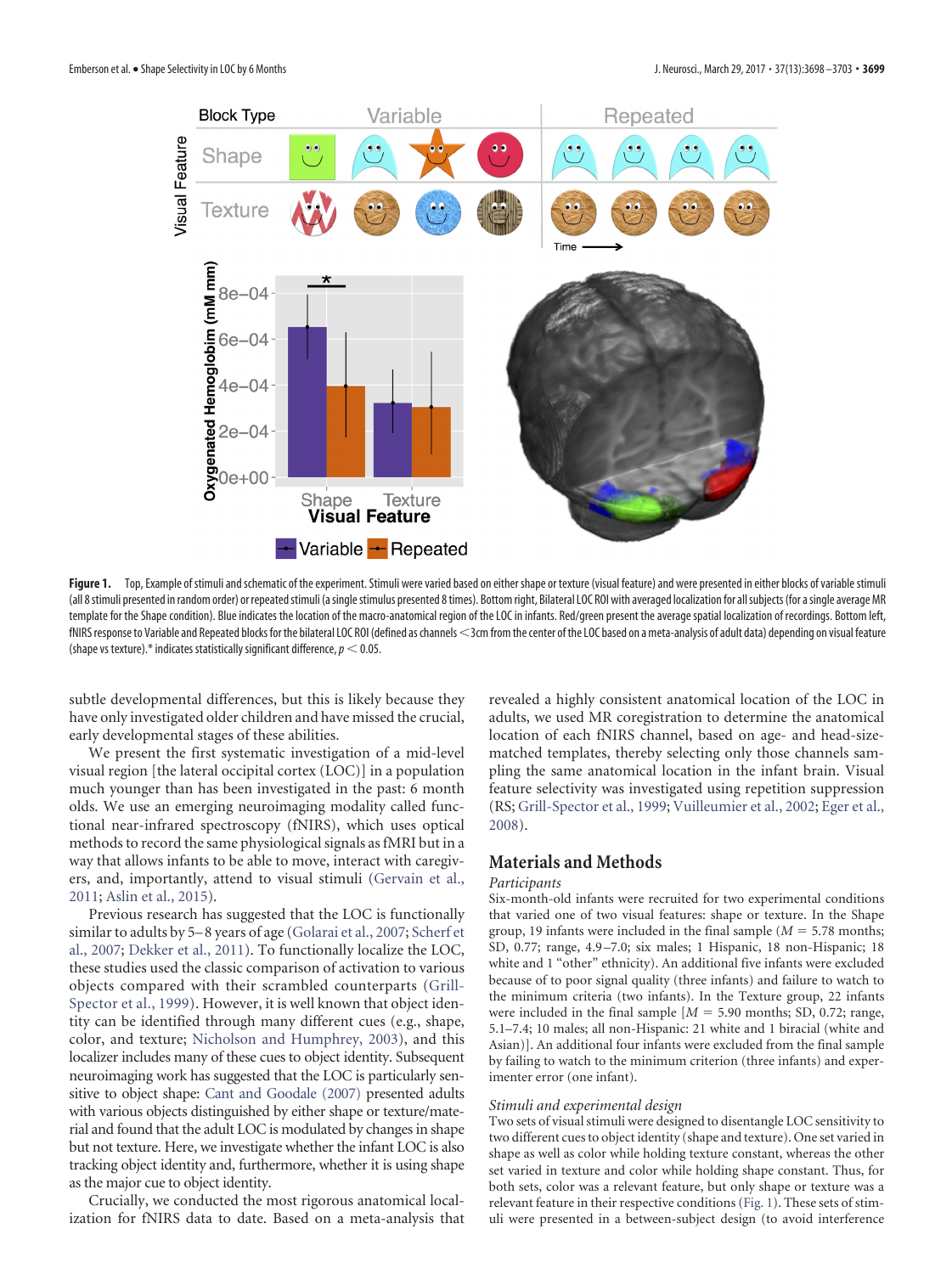between stimulus types across blocks and global habituation relevant to stimulus dimensions). A given infant only viewed one set of stimuli but viewed these stimuli in either repeated or variable blocks. All stimuli had two eyes that varied in gaze direction to promote the infant's interest in the stimuli. However, the gaze direction did not vary for a given stimulus, rendering stimulus repetition unconfounded by changes in gaze direction for the two stimulus sets.

Stimuli were presented in Repeated (a single stimulus presented eight times) and Variable (eight different stimuli) blocks. Each stimulus was presented for 750 ms with a 250 ms interstimulus interval. Infants could view eight different Repeated blocks (one per stimulus) and eight Variable blocks (each with a shuffled order of the eight stimuli). Between these 8 s blocks, a jittered interblock interval of 4 –9 s allows the fNIRS activation to partially return to baseline [\(Plichta et al., 2007\)](#page-5-21). Whereas under ideal circumstances the baseline would contain no stimuli, it is not possible to maintain infants' attention and avoid their tendency to become fussy in the absence of any stimulation.

Thus, the low-salience fireworks and calming music were presented [\(Emberson et al., 2015\)](#page-5-22). Stimuli were presented on a Tobii 1750 eye tracker (screen measuring  $33.7 \times 27$  cm) using MATLAB for Mac (R2007b) and Psychtoolbox (3.0.8 Beta, SVN revision 1245). Each stimulus subtended 15.2° of visual angle (11.5 cm with the infant sitting  $<$ 43  $\pm$  5 cm from the screen).

The experiment was conducted in a darkened room with black floorto-ceiling curtains surrounding the infant and the caregiver. Each infant sat on their caregiver's lap. Only the monitor (Tobii eye tracker) was visible to the infant. The experiment ended when infants watched all possible blocks or were judged by the experimenter to no longer consistently attend to the stimuli (e.g., became interested in an object other than the monitor as judged by an experimenter viewing the caregiver and infant from a video camera underneath the monitor). In the Shape condition, infants were also presented with two blocks of auditory stimuli (Repeated and Variable: novel, nonspeech auditory sounds). These four block types were presented in shuffled order throughout the experiment (the auditory data are not reported here). In the Texture condition, only visual blocks were presented in the same manner (shuffled order of two blocks continued until the end of the experiment). Previous research has shown that the inclusion or exclusion of additional auditory blocks does not affect visual repetition suppression effects in infants of this age using fNIRS [\(Emberson et al., 2017\)](#page-5-23).

#### *fNIRS recordings and preprocessing*

fNIRS data were collected using a Hitachi ETG-4000. The NIRS cap included two 3  $\times$  3 arrays consisting of five emitters and four detectors. The cap was placed so that one  $3 \times 3$  array was centered over the left ear and the other was centered at the midline on the back of the head with the most ventral row over the inion. This cap position was chosen based on which NIRS channels were most likely to record from temporal and occipital cortex in infants. Although there were 24 possible fNIRS channels, because of curvature of the infant head, a number of channels did not provide consistently good optical contact across infants (the most dorsal channels for each pad). We did not consider the recordings from these channels in subsequent analyses and only considered a subset of the channels that had good optical contact across the entire population (seven for the lateral pad over the ear and five for the pad at the rear of the head). Caretakers were not prevented from viewing the stimuli but were instructed to refrain from influencing their children, only providing comfort if needed and keeping them from either grabbing at the cap or rubbing their head against the caregiver. Compliance to these instructions was monitored through observation by the experimenter (as reported above).

fNIRS recordings were sampled at 10 Hz. Using a serial port, marks indicating the start and end of each block were presented from MATLAB on the stimulus presentation computer to the Hitachi ETG-4000 using standard methods. The raw data were exported from the Hitachi ETG-4000 to MATLAB for subsequent analyses with HomER 2. As in the study by [Emberson et al. \(2016\),](#page-5-24) first the raw intensity data were normalized by dividing each sample by the mean to provide a relative (percent) change (HomER 1.0 manual), and then the signal was low-pass filtered (cutoff,

3 Hz) to remove high-frequency noise such as cardiac signals. A Principle Component Analysis (PCA) analysis and a removal of the first principal component helped reduce artifacts attributable to motion. Then, changes in optical density were calculated for each wavelength. Finally, the modified Beer–Lambert law was used to determine the changes (delta) concentration of oxygenated and deoxygenated hemoglobin for each channel (the procResult.dc output variable was used for subsequent analyses; as HOMER1 and HOMER2 have nearly identical preprocessing methods for the options that we have selected, see the HOMER 1 Users Guide for full details). Subsequent analyses were conducted in MATLAB (version R2015b) with custom analysis scripts.

### *Anatomical localization of the LOC for ROI analyses*

Following seminal work by [Grill-Spector et al. \(1999\),](#page-5-17) the LOC has been functionally localized using a standard task consisting of "2-D black and white line drawings of objects (animals, tools and letters) alternating with scrambled versions of the same images" [\(Large et al., 2007,](#page-5-25) p. 131). The relative activation for these object images (animals, tools, letters) compared with scrambled versions reveals activation of the LOC, among other regions. A review of the literature revealed that across a number of studies that use either identical or nearly identical localizers, there is remarkable consistency in the coordinates of the peak activation of the LOC. Focusing only on Talairach (TLRC) coordinates and tasks that used identical localizers, we find the following coordinates: [Grill-Spector](#page-5-26)  $(2003): 40, -72, -2;$  $(2003): 40, -72, -2;$  Freud et al.  $(2013): 4 \pm 5, -75 \pm 6, -6 \pm 4; -47 \pm 7$ 5,  $-75 \pm 4$ ,  $-8 \pm 5$ ; [Large et al. \(2007\):](#page-5-25)  $-41.8 \pm 4$ ,  $-72.3 \pm 8$ ,  $-3.4 \pm 1$  $5; 41.3 \pm 2, -78 \pm 6, -1.85 \pm 3.$ 

Given the extensive neuroanatomical change exhibited early in development, TLRC coordinates cannot simply be plotted on an infant-size MR atlas. To ensure that we are localizing the same anatomical region early in development, the infant LOC, we used the following procedure. The average of these adult coordinates was taken and then plotted on an adult MR template. Then, an atlas (e.g., LPBA, Hammers) was used to determine the macro-anatomical area(s) the coordinates are in. [Fillmore](#page-5-28) [et al. \(2015\)](#page-5-28) created versions of these atlases that are age- and head-sized appropriate for infants in the first year of life (3–12 months). The same macro-anatomical area can be identified using the correspondence of the location in the adult atlases and the infant versions of these atlases. Thus, we did not simply perform a numerical transformation of TLRC or MNI coordinates but determined the location of the infant LOC through the use of analogous macro-anatomical regions in these adult and infant atlases.

*Bilateral LOC ROI.* The center location for each fNIRS channel was calculated for each infant based on the MR-localization methods reported by [Emberson et al. \(2015\)](#page-5-22) and [Lloyd-Fox et al. \(2014\).](#page-5-29) The distance between each channel and the LOC (as determined in the metaanalysis) was calculated. Each fNIRS channel was identified by a 3 cm separation of each light source– detector pair. Thus, the center represents the center of a larger swath of cortex that is being sampled. We determined which channels were within 3 cm of the LOC bilaterally for each infant. These channels created a bilateral LOC ROI [\(Fig. 1\)](#page-1-0).

In the Shape condition, a total of 55 channels across infants were included (24 on the left, 31 on the right). For each infant, an average of 2.89 channels were included (SD, 0.88; range, 2–5). The average distance of the channels from the interpolated center of the LOC center was 2.56 cm (minimum, 1.89; maximum, 2.98), with no difference in the mean distance for channels across the left and the right LOC ( $p > 0.5$ ). Even with a precise cap placement procedure, there was a distribution of channels that localized the LOC. Indeed, the LOCs were localized using six separate NIRS channels (channel 3, 18; channel 5, 15; channel 1, 13; channel 15, 4; channel 13, 3; channel 2, 2).

In the Texture condition, a total of 58 channels across infants were included (25 on the left, 33 on the right). For each infant, an average of 2.64 channels were included (SD, 1.33; range, 1–5). The average distance of the channels from the interpolated LOC center was 2.62 cm (minimum, 2.03; maximum, 3.00), with no difference in the mean distance for channels across the left and the right LOC ( $p > 0.14$ ). Again, there was a distribution of channels that localized the LOC (channel 3, 18; channel 1, 15; channel 5, 11; channel 15, 5; channel 13, 5; channel 2, 4).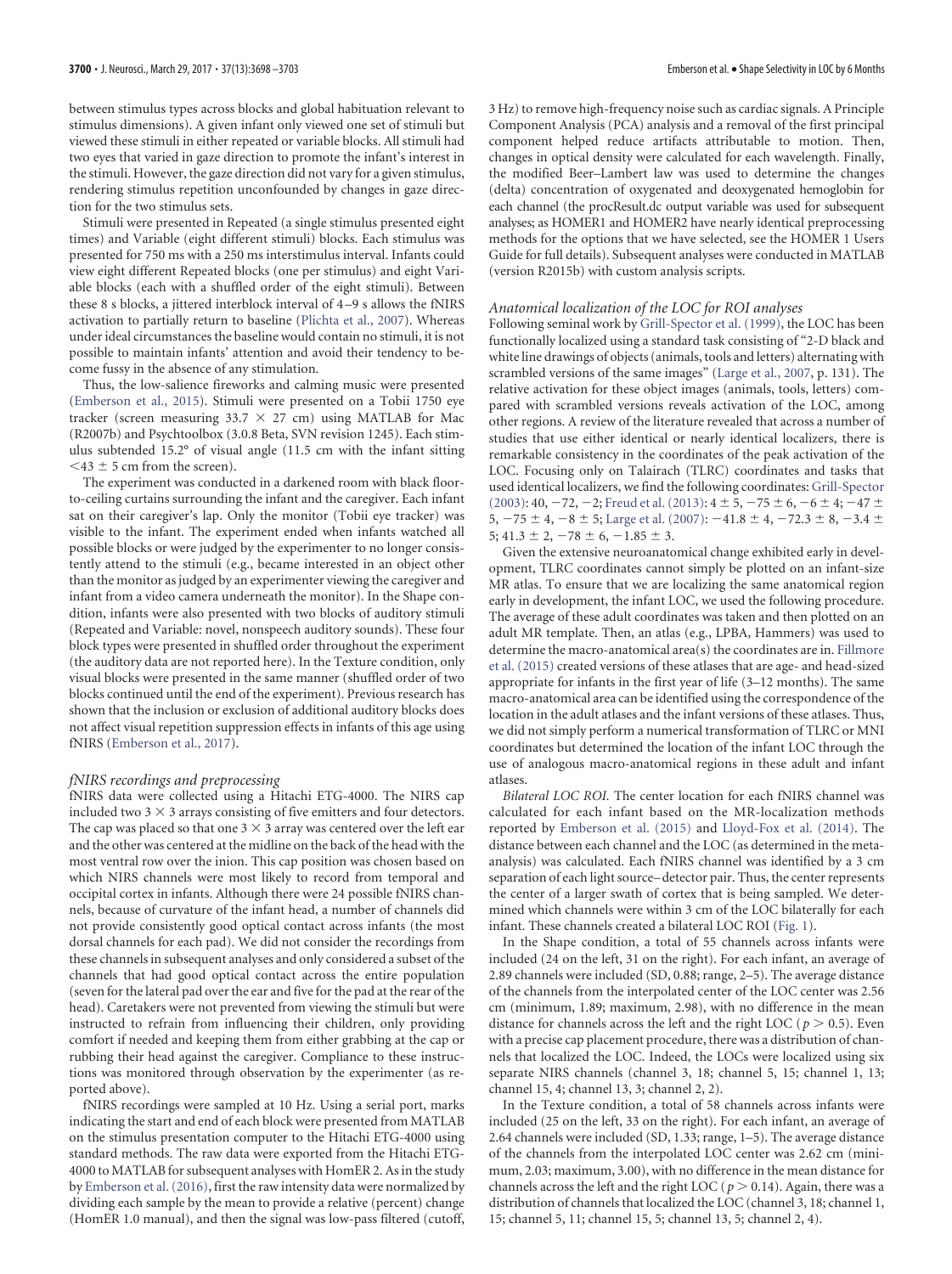

<span id="page-3-0"></span>**Figure 2.** Time course of response in LOC ROI for variable versus repeated presentation for shape (left) and texture (right). For the shapes, response for the variable is significantly greater than the repeated for all time bins (1s each) starting at 10s after block onset. There is a single time bin with significantly greater activity for variable compared with repeated at 12–13 s. Colored areas denote bootstrapped 95% confidence intervals of the mean.

## **Results**

We find that the infant LOC exhibits significantly attenuated responses to repeated versus variable blocks of shapes. In our LOC ROI (defined as center localization of a channel  $\leq$ 3 cm from the anatomical coordinates of LOC as defined based on an adult meta-analysis), we find significant response from baseline to both repeated and variable shape blocks (all  $t_{(19)} > 3.5$ , all  $p < 0.003$ ). However, response to the presentation of variable shapes was significantly greater than to repeated presentation of shapes  $(t_{(19)})$  $=$  1.78,  $p = 0.044$ ; [Fig. 1\)](#page-1-0). There is no significant difference between these two conditions if all occipital channels are included in the analysis ( $p > 0.15$ ).

Importantly, this difference is specific to shape and not to texture. In the Texture condition, there was a significant response from baseline for both repeated and variable blocks (all  $t_{(20)}$ ) 2.5, all  $p < 0.03$ ), but activation for variable texture blocks was not significantly greater than for repeated texture blocks  $(t<sub>(20)</sub> = 0.13, p = 0.45)$ . Direct comparisons across the Shape and Texture conditions (mixed ANOVA) yielded a significant effect of condition  $(F_{(1,38)} = 4.96, p = 0.032)$  but no main effect of block type nor their interaction (all  $p > 0.2$ ). A priori *t* tests between the Shape and Texture conditions confirmed that there was a significant difference between the variable blocks ( $t_{(37.9)}$  = 3.15,  $p = 0.003$ ) but no difference between the repeated blocks  $(t<sub>(38)</sub> = 0.55, p = 0.59).$ 

Having confirmed the presence of repetition suppression to repeated shapes but not to repeated textures, we further probed this finding by examining the time course of oxygenated hemoglobin responses between variable and repeated shape presentation blocks (bilateral LOC ROI; [Fig. 2\)](#page-3-0). A priori defined time bins compared the average response for each second of recording (10 bins) between block types, revealing significantly greater response to variable shape presentations starting at 10 s after stimulus onset. The slower fNIRS response is consistent with many infant studies [\(Aslin et al., 2015\)](#page-5-15) and with the blocked design used in the current experiment (stimulus offset at 8 s). No robust differences between presentation block types were found in the Texture condition. Finally, we conducted an exploratory analysis of the lateralization of these effects [\(Fig. 3\)](#page-4-0), which revealed that only the right LOC exhibited significant RS in the Shape condition. Although there were no significant differences between left and right regions and the localization tended to be better for the right LOC, this suggests some lateralization of the effects that warrants future investigation.

# **Discussion**

We present results that represent the first investigation of a mid-level visual area in early development (6 months). Specifically, we combined the most rigorous anatomical localization of fNIRS to date and a RS paradigm to examine whether the infant LOC exhibits shape selectivity, as has been established in adults. Indeed, when a single shape was repeated eight times, we found an attenuation of hemodynamic responses compared with the presentation of eight different shapes. In contrast, when shape was held constant but texture

was varied, we found no evidence of RS, confirming that this cortical area is specific to shape and not to other cues to object identity.

These findings extend the study of shape selectivity in the LOC to early infancy. Importantly, the pattern of cortical selectivity found in the LOC of young infants is remarkably consistent with previous findings in adults. Almost two decades of research has examined object selectivity in the LOC while allowing numerous cues to object identity to naturally vary [\(Grill-Spector et al., 1999;](#page-5-17) [Grill-Spector, 2003;](#page-5-26) [Large et al., 2007;](#page-5-25) [Freud et al., 2013\)](#page-5-27). Indeed, the standard localizer for the LOC presents highly varied objects (e.g., tools, letters, animals) compared with highly visually scrambled versions that vary many cues to object identity, notably shape and texture (both cues that have been found to affect object perception; [Nicholson and Humphrey, 2003\)](#page-5-18). Subsequent work has argued that the aspect of object identity that the LOC is tracking is shape. [Cant and Goodale \(2007\)](#page-5-0) found that the LOC fails to track objects when shape is held constant (i.e., object identity varied based on material/texture/color alone without changes in shape).

It is notable to find parallel functional specialization of the LOC between adults and infants. Given the protracted development of higher-level regions of the visual system (e.g., the fusiform face area [FFA] exhibits developmental changes into adulthood; [Golarai et al., 2007;](#page-5-6) [Scherf et al., 2011\)](#page-5-7), it was quite possible that mid-level regions like the LOC would exhibit relatively late functional emergence and strong developmental refinement. Previous work established evidence that the LOC is sensitive to object identity by 5–8 years [\(Golarai et al., 2007;](#page-5-6) [Scherf et al., 2007;](#page-5-16) [Dekker et al., 2011\)](#page-5-13). However, this is quite late in visual development. Indeed, looking 5–8 years earlier, the present findings provide evidence of adult-like LOC functional specialization, suggesting that the LOC follows a rapid time course of early development. Future work is needed to examine whether even younger infants exhibit similar stimulus selectivity of this region. Moreover, following the classic studies in this literature [\(Grill-Spector et al., 1999\)](#page-5-17), previous developmental stud-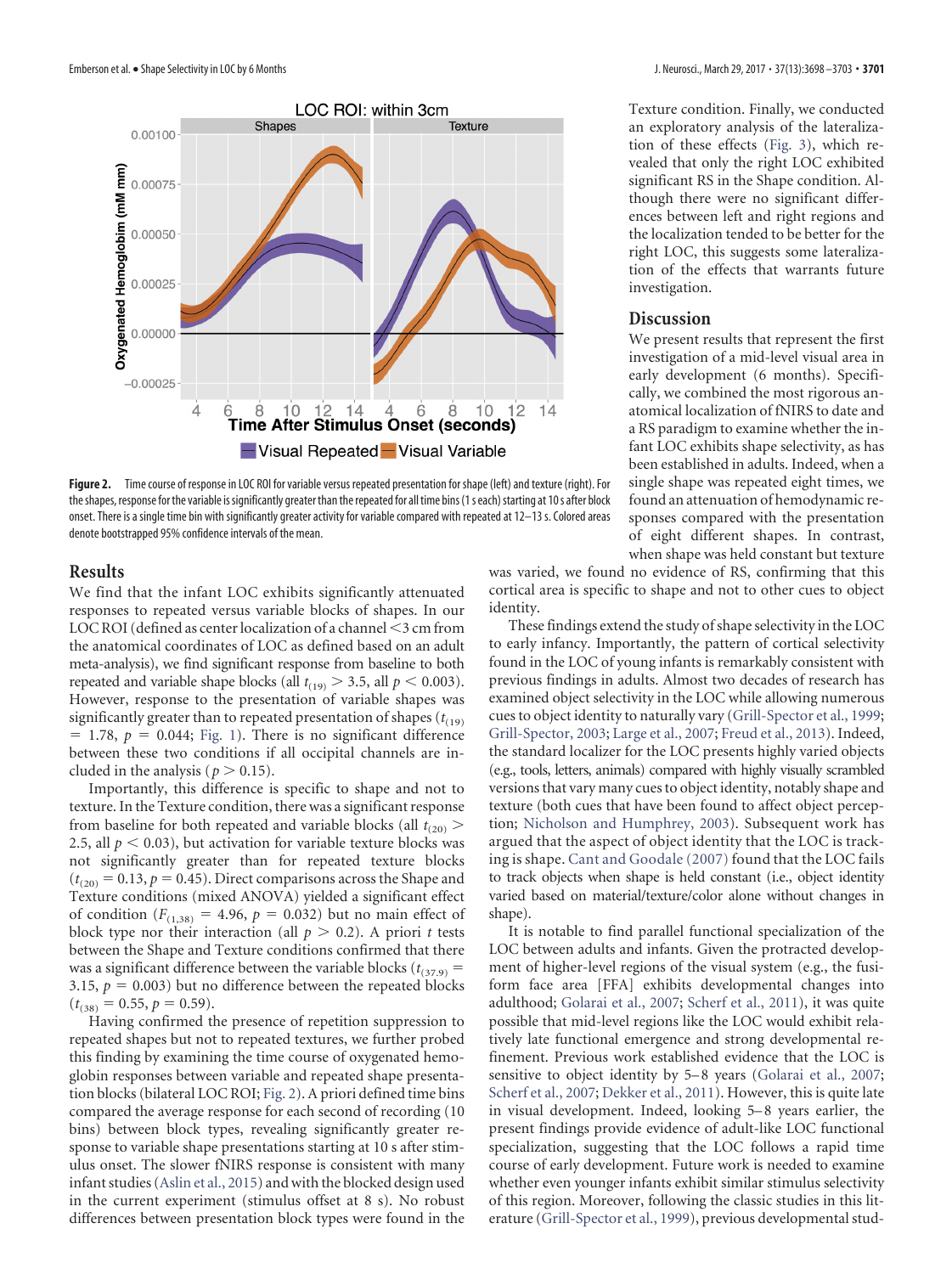

<span id="page-4-0"></span>Figure 3. Response to variable and repeated blocks for the single closest channel for the left and the right LOC. Although qualitatively both hemispheres have the same pattern and there is no interaction between hemispheres and block type, only the right LOC reaches statistical significance in the comparison between block types.\* indicates statistically significant difference,  $p < 0.05$ .

ies used stimuli that varied on multiple features of shape, color, and material/texture and thus provide little evidence for which aspect of object identity the LOC is tracking. The current study uses fNIRS to demonstrate adult-like functional properties of LOC early in infancy and identifies the specific cue to object identity that infants are tracking: shape. However, despite finding a strong convergence between the LOC at 6 months and adulthood, it is still possible that this region exhibits developmental changes. Indeed, even after selectivity in a cortical region has been demonstrated for higher-level stimuli like faces and places, they exhibit notable developmental changes [\(Golarai et al., 2007;](#page-5-6) [Sch](#page-5-16)[erf et al., 2007\)](#page-5-16).

Whereas there have been previous investigations of object processing using fNIRS, these studies have not focused on uncovering shape-selective regions per se and have instead focused on how object identity modulates activity in the inferior temporal cortex [\(Wilcox et al., 2008,](#page-5-30) [2014;](#page-5-31) [Wilcox and Biondi, 2015\)](#page-5-32) or responds to faces, as a visual category, compared with baseline nonface stimuli [\(Otsuka et al., 2007;](#page-5-33) [Honda et al., 2010\)](#page-5-34). However, although the current study augments our stimuli with faces to maintain infant attention, facial information is identical across conditions (the eyes and mouth are identical for all stimuli), and whereas we did vary eye gaze across shapes (and thus this varies between variable and repeated blocks), this does not change across conditions. Thus, although current findings do not provide evidence about face perception, they do bear on the question of how object perception develops early in life and build from the work of Wilcox and colleagues. Broadly, Wilcox and colleagues have found that the infant inferior temporal cortex selectively tracks object-individuation events (i.e., a greater response when a new object is introduced through a change in shape compared with trials where the types of visual movements where shape and other individuation cues are held constant; [Wilcox et al., 2008,](#page-5-30) [2014\)](#page-5-31). In addition to temporal lobe recordings, [Wilcox et al.](#page-5-30) [\(2008\)](#page-5-30) included fNIRS recordings from low-level visual areas and did not target the LOC specifically. Correspondingly, they found that, in contrast to the profile of activation in the inferior temporal cortex, these low-level visual cortex areas are activated during visual events regardless of whether there are changes in object identity (e.g., as cued through shape or other cues). Latter studies

by this group have provided some recordings between their temporal recordings and their lower-level visual recordings. Unfortunately, it is not clear whether the regions sampled by these channels are LOC specifically. However, these recordings have also provided some convergent evidence that these regions also do not track object identity based on multiple cues [\(Wilcox and](#page-5-32) [Biondi, 2015\)](#page-5-32). In summary, the current results are consistent with the work by Wilcox and colleagues on object individuation in the ventral visual stream in the first year of life. They find that regions of the mid-level visual system do not track object identity. We extend this work by integrating MR localization with fNIRS recordings to anatomically target the LOC in infants and demonstrate that this mid-level visual region is selectively responsive to object shape early in life.

[Wilcox \(1999\)](#page-5-35) also demonstrated that the use of either color alone or texture alone are later developing object individuation abilities. However, the current study provides strong individuation cues in the absence of shape by presenting substantial changes in both texture and color. The combination of color and texture has been shown to be readily used by young infants to individuate visual events. For example, [Needham et al. \(2005\)](#page-5-36) found that presenting either a single exemplar or varying exemplars based on color and pattern modulated the ability of infants age 4 –5 months to form object categories. [Needham et al. \(2005\)](#page-5-36) provide direct evidence that the combination of color and texture is a sufficiently strong cue to induce object individuation for infants at the age studied here.

The early specialization of the infant visual system to shape information provides new insight into the heterogeneous behavioral evidence for shape sensitivity early in development. On one hand, in the object-recognition literature, it is well established that infants use shape information as a cue to object identity starting quite early [\(Wilcox, 1999\)](#page-5-35). On the other hand, shape is an important cue in early word learning, and infants fail to use this cue until late into their second postnatal year [\(Smith et al., 2002\)](#page-5-37). This latter finding suggests some kind of late developing access to shape information. However, our current fNIRS findings demonstrate that by 6 months, infants have a visual region that has selectivity to shape. Whereas future work is needed to track the featural selectivity of the LOC from 6 months to 5–8 years, it is clear that shape information is available early in life and that shape is part of the specialized visual machinery of the developing brain. The convergence of behavioral and neural data confirmed that shape information is readily available early in life and that the inability to use shape in word learning likely arises from establishing that this cue is systematically informative (in the semantics of object naming) and not about the fidelity of the shape information being received.

In summary, starting with a meta-analysis of fMRI studies in adults using identical stimuli, we established the likely anatomical coordinates of the LOC in young infants. In a rigorous MR coregistration of fNIRS data, we included fNIRS channels only a small distance from the LOC. This LOC ROI, based on functional data from adults, exhibits a highly similar profile of shape sensitivity as the adult LOC. Together, this finding establishes not only that the same functional similarity exists somewhere in the infant brain but that it exists in the same anatomical location as in adults. This finding extends our understanding of the development of mid-level vision from 5–8 years to 6 months, revealing that this mid-level visual region develops much earlier than highlevel vision (e.g., faces, scenes).